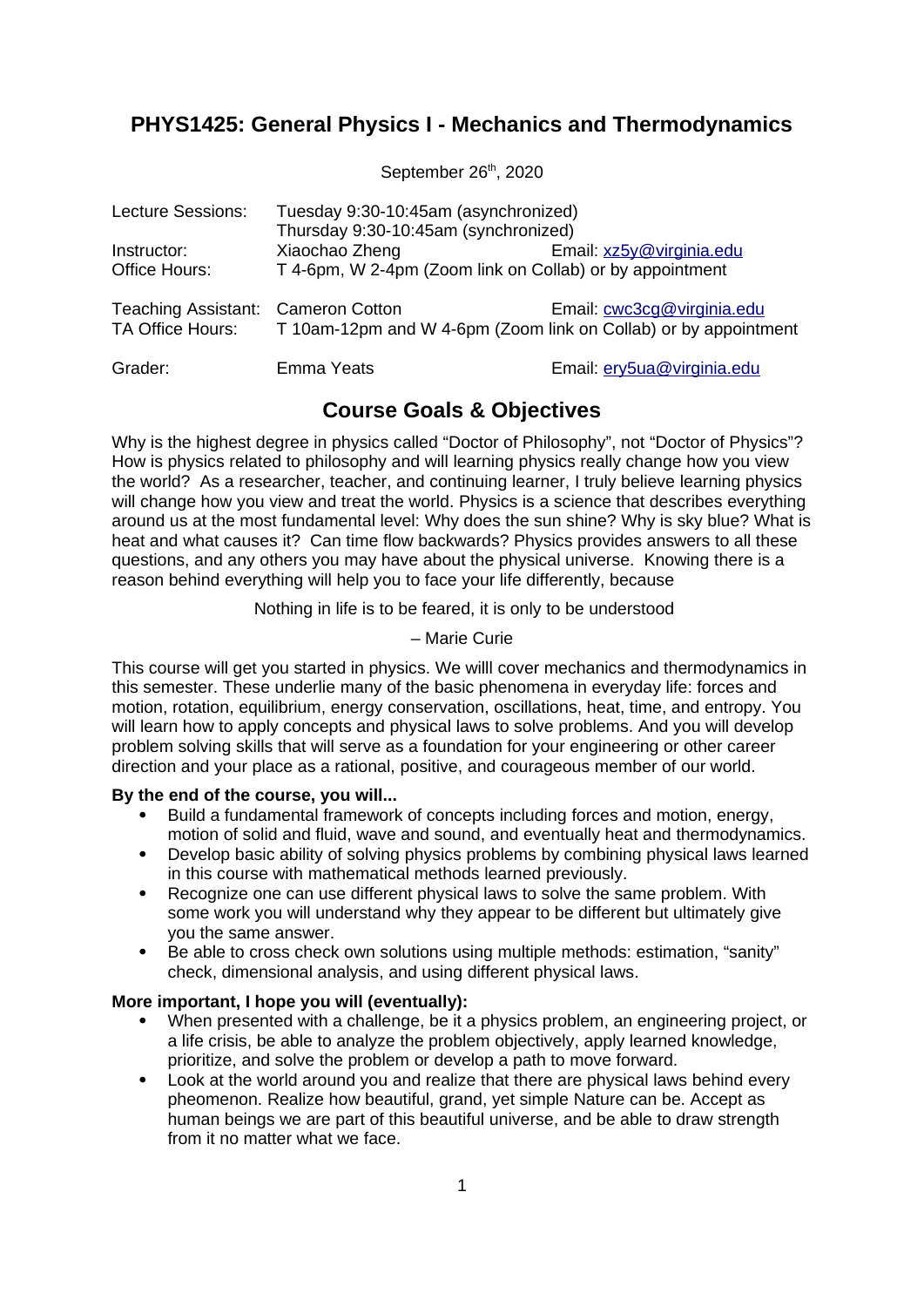# **Course Organization**

For Fall 2020 semester, this course will be offered completely online, and will be following the so-called **"flipped" method.**

Each Thursday, I will post on Collab the material to be covered in the following week in the form of **book section reading assignment**. You must complete the reading before Tuesday.

Our Tuesday lectures will be asynchronous. I will post videos prior to Tuesday lecture time to give you some scheduling flexibility to complete the **Tuesday video viewing**. Because you have already completed the reading assignment by Tuesday, in the video I will only review the material and focus on possibly difficult or confusing parts rather than going over all material in detail.

After completing the reading and viewing the video, you must submit a **"minute paper"** by midnight Tuesday, in which you summarize the material of the week that includes the Thursday lecture of the previous week, the reading, and the Tuesday video. The paper should contain new concepts and physical laws, equations, ideas, and any important points you find worth noting. Ideally, you only need this "minute paper" to complete the homework and the quiz of that week rather than flipping through the e-text or the bulky textbook. You may even propose a real-world problem which you think will best test everyone's mastery of the material presented that week. Keep your minute paper organized, as these will eventually form an important part of your learning portfolio. (Note: you may have encountered this type of assignments as "chapter summaries". We will likely blow through more than one chapter per week though, thus we call it "minute paper" here.)

Each week we will have **MasteringPhysics (MP) homework assignments due by 9am Thursday**. While this is an online platform, you are required to submit your written work for each problem to demonstrate how you approach the problem/which physical law was applied, derivations, and numerical calculations when applicable. Your homework grade will consist partly from MP automatic grading and partly from your written work which will be submitted through GradeScope as a separate assignement and reviewed by me or the TA. If you completely miss a problem on MP, submitting written work may allow you to receive partial credits.

Our **Thursday lectures will be synchronized on Zoom**. We will spend 15 minutes to review learning difficulties reflected in that week's homework and/or quizzes from the previous week. We will then **spend 40 minutes on the weekly quizzes**. During this time, the class will be divided into multiple groups (breakout rooms), which each group working together on the quiz problem. **The weekly quiz is due by 5pm each Thursday** because you may need more than 40 minutes to write the full solution. Therefore, I suggest you spend the in-lecture time to develop a basic strategy. You can continue working with your group members after the lecture time, but you must write your solution independently. Your breakout room assignment will be random, and the same group can be considered as your "go to resources" when you continue studying course material and doing homeworks for the following week. The final 15 minutes of the Thursday lecture will be discussions among the whole class on the quiz and Q&A. This arrangement will ensure those with in-person classes either before or after our Thursday lecture to have enough time to commute to their next class.

We will have three exams (two midterms and a non-cumulative final). These will be pledged work and no collaboration and/or outside help will be allowed. These exams will be administered on GradeScope and timed, but with some limited flexibility in timing. Please see Assessment and Grading below for more details.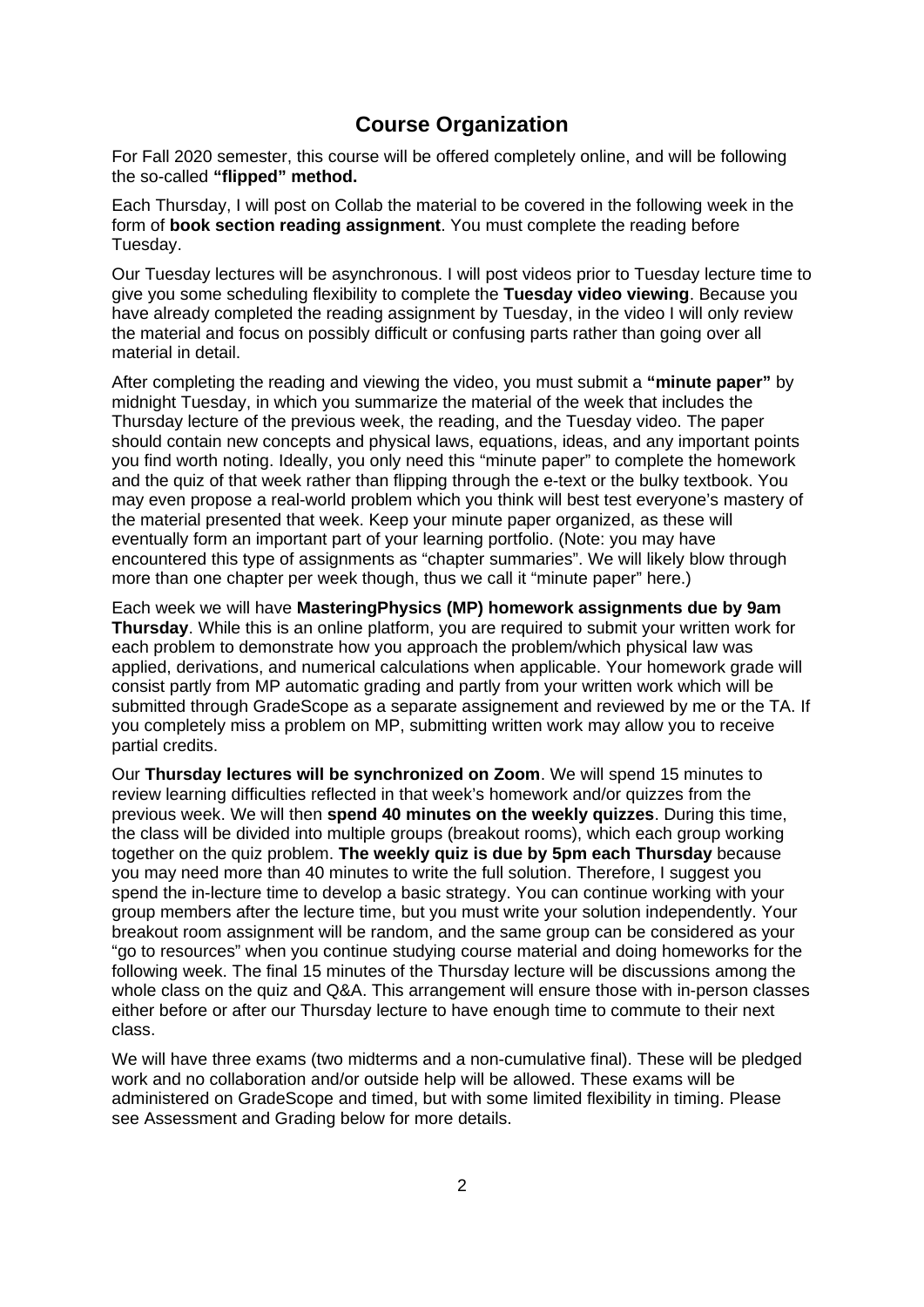# **Textbook and Other Study Material**

The **textbook** we will use is **Giancoli's Physics for Scientists and Engineers, 4th edition, with Modifed MasteringPhysics** for completing homework assignments online. The minimum cost is \$124.01 at the UVA bookstore or \$119.99 directly from Pearson.com for the version titled "Modified MasteringPhysics w/ Pearson eTextbook". Make sure you purchase the correct title as Giancoli has other physics textbooks as well. It will cover both this course and PHYS2415 next semester provided you complete both courses in a 24 month period.

If you relish the feeling of holding and flipping through a bulky physical textbook, you may purchase or rent a hardcopy at the UVA bookstore, Amazon.com, or Pearson.com.

**Learning portfolio**: Your own weekly minute-paper submissions should form the foundation of your learning portfolio. After completing the homework and the quiz, go back to your minute paper and see if you can add a few more details. Before each exam, put all 4-5 minute papers together and form your own study guide. By the end of the semester, you should have formed your own 2- or 3-page long, comprehensive yet concise study guide that should be sufficient for preparing for the final exam.

#### **Assessments and Grading**

The **final grade** for this course will be determined from: 40% Weekly homework assignments (that include the Tuesday "minute paper" and the Thursday MP problem set with written submission), 15% Weekly quizzes, and 15% each from the three exams.

*On the Tuesday Minute-Paper Assignments:* These will be posted as assignments on GradeScope on Collab and are due by midnight each Tuesday. I would assume most people will do this in writing, but formats are also fine. These minute-papers will be graded based on content and the best submissions may be showcased in lecture or distributed as study guides to the whole class.

In addition to summarizing the material, you are welcome to design your own quiz problem. The best quiz ideas will not be showcased, but may be used as real quiz or exam problems.

*On Weekly HW Assignments:* These are assignments administered on MasteringPhysics. In addition to submitting your answers on MP (and receive automatic grades), you must show your work by submitting your written work for each problem through GradeScope.

*On Weekly Quizzes:* These are 1 or 2 written problem quizzes that are based on the material you have learned in the previous and the current weesk, and have practiced on by doing the homework assignments on MasteringPhysics. The quiz problems will likely be challenging, and working in groups will likely help. The quiz will be given through GradeScope and will be graded "by hand" by me or the TA.

*On the two Midterm Exams:* These will be open-book and open-note, but pledged exams and will be given online (GradeScope) on the Thursday of the midterm exam week. You must pledge that you have not received or given aid on these exams. We will conduct the exam using a synchronized Zoom session with video on. Accommodations will be made for those who cannot attend the full synchronized session at 9:30am.

*On the Final Exam: T*his will again be open-book, open-note exam on GradeScope and will not be cumulative. That is, the final exam will not test on material that appeared on the two midterms unless if the midterm exams show a substantial percentage of students missing a specific topic. In the latter case, additional problems will be given in the final exam to test those most-missed topics.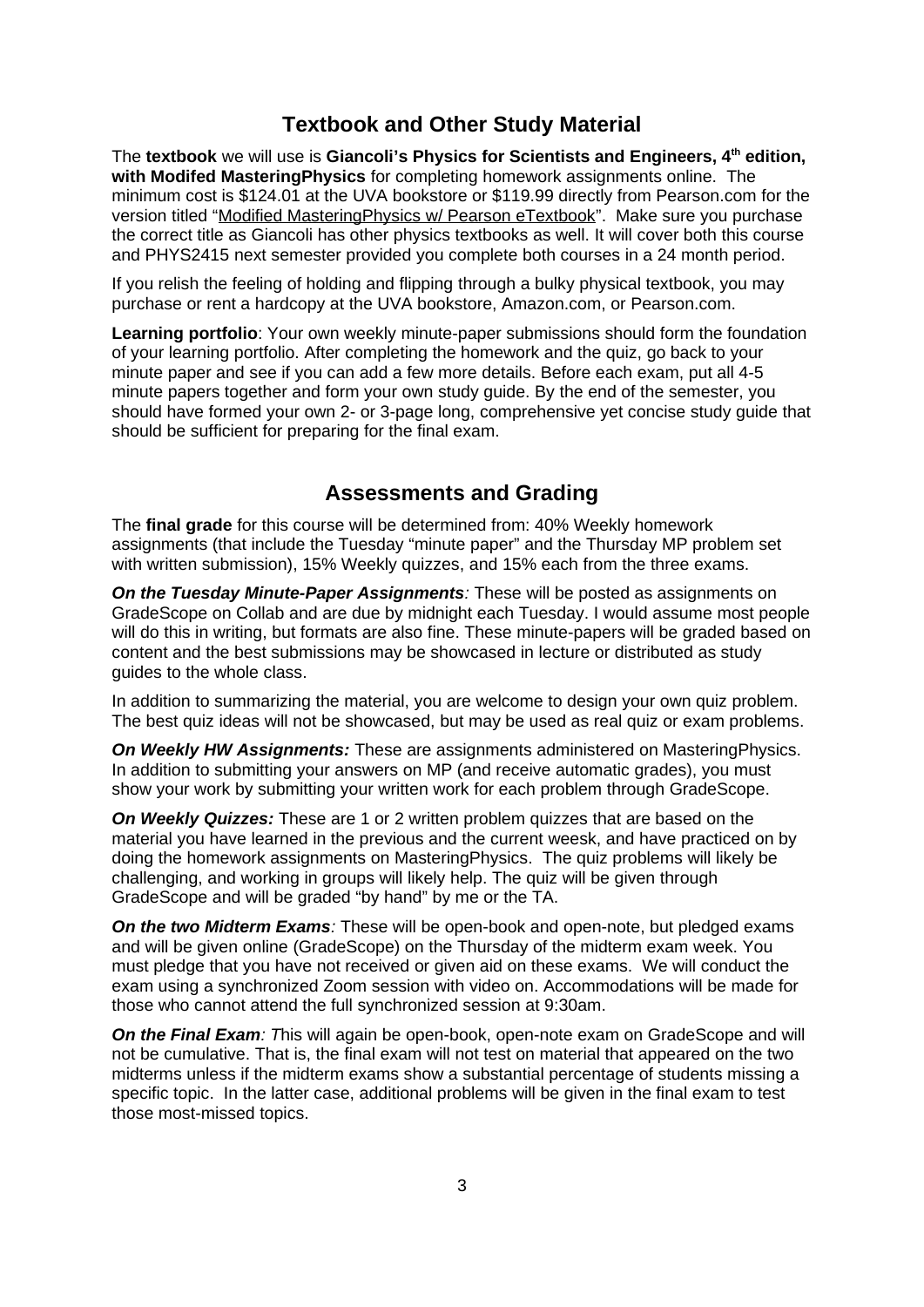# **Course Policy**

#### **attendance policy**

Our Tuesday lectures will be asynchronous and "attendance" will be counted in the form of the minute paper. Our Thursday lectures will be synchronous and attendance is counted in the form of the weekly quiz grades. By the end of the semester, those of you who fill out the course evaluation will have the lowest HW grade exempt from the final grading. Additionally, each of you will receive a "free pass" on quizzes which means one of the weekly quizzes is exempt. This should take care of occasional illness or other unexpected "bad week" reasons for missing the HW or quiz. Those of you with low internet connectivity speed may be grouped together to complete the quiz at a different time or asynchronously.

#### **late work policy**

This course has a packed schedule. Keeping up your course work – completing your reading, HW and quizzes, for example – on time is really important. For this reason, late work will be graded with a penalty unless if an extension has been granted by the instructor PRIOR to the due date. Please email your instructor (me) in advance if you anticipate difficulties due to unexpected illness, travel, family emergencies. Such extension requests are typically granted. On the other hand, extension requests due to "having too many projects due this week" will be reviewed more carefully on an individual basis.

## **honor/academic integrity policy**

I trust every student in this course to fully comply with all of the provisions of the University's Honor Code. By enrolling in this course, you have agreed to abide by and uphold the Honor System of the University of Virginia, as well as the following policies specific to this course:

– You may collaborate on the weekly homework assignments, but each one of you must submit your solution independently. Copying solutions from online "study helper (aka cheater)" websites or posting assignment problems from this course to such websites are both violation of the honor policy.

– You will work in groups on the weekly quizzes, but each of you must write and submit your solution independently. Copying others' solutions is a violation of the honor policy.

– You must complete your Tuesday minute paper independently.

– You must not give or receive any help on the midterm and the final exams.

Let me tell you what I think about academic integrity: honor offense of any kind or scale hurts the whole class. More important, I do not think I need to remind everyone how difficult it is to take courses and pursue your education under the current pandemic situation: It takes longer to view the video or read the book, it's harder to focus and understand what the book says when you are living with your family or peers, and it takes longer to complete the homework, alone in your dorm or apartment. So why are we doing this and what do we get in return? The answer is simple: knowledge, and value of such knowledge, which can be learned only by hard and honest work. If we can manage to get through this course, complete all assignment and exams, we will emerge as a stronger class than those who didn't work as hard and we will be able to pat our back and say: "That was hard but we did it!"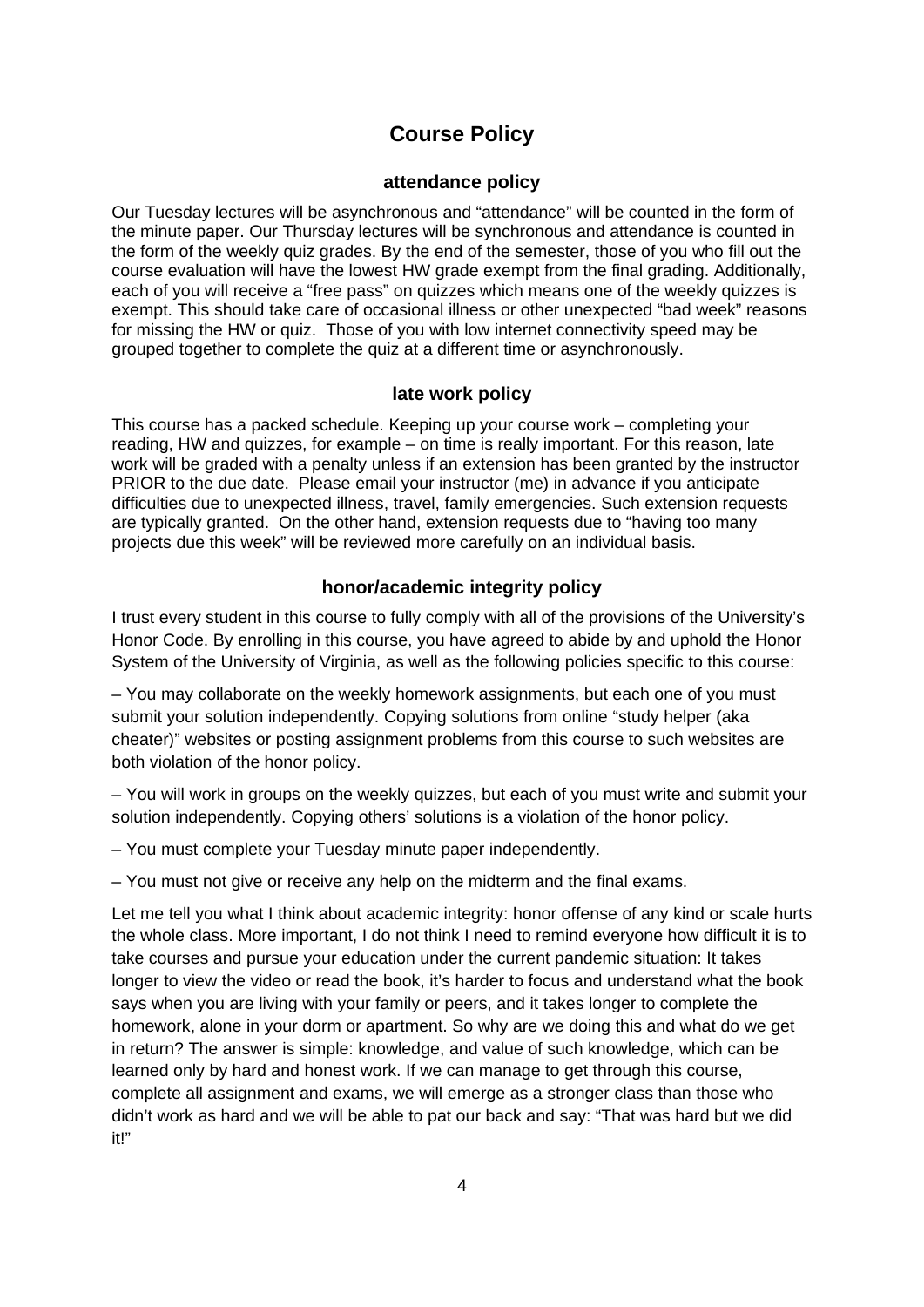# **Accessibility**

There are plenty of opportunties should you wish to discuss course material or problem sets with me: we will have built-in Q&A time every Thursday during our synchronized lecture. The weekly quiz time serves also as a Q&A time, and some of you may find it easier to ask questions in the smaller breakout room (than in the full-class session). Office hours are offered every week on Zoom (exact time will be announced later). If you wish to meet at a different time and/or for one-on-one consultation, let me know and I can set up a separate Zoom session. The Piazza function is available on Collab though I have no experience with it, so I can use some help learning how to use this platform (and answer questions there?). Finally, email inquires are always replied within 24 hours and often more promptly (within reasonable hours) if it's about the homework that is due soon. In summary, I wish I can be there whenever you need me, and please let me know how I can help.

## **Special Accommodations**

There is no doubt the ongoing pandemic is posing great difficulty to everyone's life, and perhaps more so for some than others. If you are facing difficulties, whether it is slow internet connection, different time zone, having to work at fixed hours, of if you anticipate any issue related to the format, material, or requirement of this course, please do not hesitate to contact (email) me and we can explore potential options without lowering quality of teaching and learning.

Students with disabilities may wish to work with the Student Disability Access Center (SDAC) to discuss a range of options to remove barriers of learning, including official accommodations. Please visit their website for information on this process and to apply for services online: sdac.studenthealth.virginia.edu. If you have already been approved for accommodations through SDAC, please send me your accommodation letter and/or meet with me so we can evelop an implementation plan together. If you are in the process of evaluation, please let me know as well and I may grant accommodations prior to an official letter is issued.

## **Other Thoughts**

In this age and year, there are hundreds of videos online that one can use to learn even the simplest or the most bazzar subject. You may wonder, then, what does this course offer that you can't find elsewhere? Can't we just send everyone to a series of online websites to learn? This is a tough question to answer, and I didn't really know how to approach the question so I enlisted a helper, my oldest son who is going to an all-virtual  $7<sup>th</sup>$  grade. He told me that, he isn't sure if he has really learned something unless if there is a teacher to guide him and give him work to do and tests to complete. And of course, he misses the school setting. As your instructor, I can't give you a in-person setting under the current circumstance. Besides, large classes are awfully difficult to teach in person. However, I am confident that you will learn the course material if you watch all videos, read the book, complete the assignments and quizzes. This is particularly true if you have to "show your work" on a piece of paper and scan and submit it. For this reason, do not take your homework assignment lightly and do show your best work in the written submissions. I hope, by using breakout rooms for a smaller group settings, that I can give you back 5% of the inperson experienece, and that you still get to know a few new friends from this course and learn together, and get through this semester together.